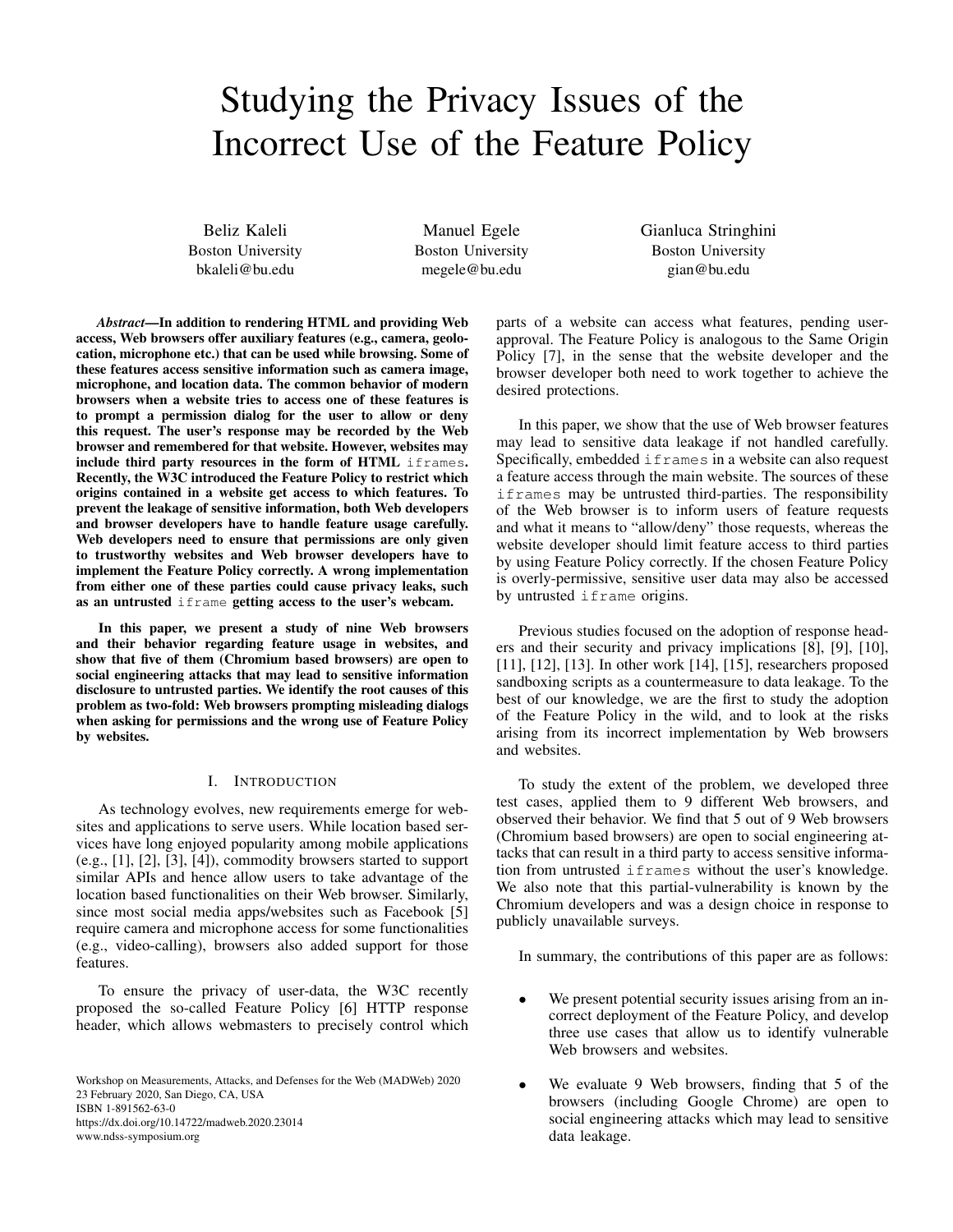## II. BACKGROUND

In this section, we provide the pertinent background information that the remainder of the paper relies upon. First, we introduce browser features and how permissions can be granted to Web origins. Then, we present the recently proposed Feature Policy, which regulates the feature usage by Web browsers. Finally, we present our threat model of how a malicious party could obtain sensitive information from a victim with an example scenario.

## *A. Browser Features*

Most modern Web browsers offer several features such as geolocation, camera, and microphone, to enable several functionalities on websites (e.g., video-calling, geolocation). To use these features, websites ask the user for permission to access every feature they need. When a website tries to access a feature, the Web browser prompts a permission dialog box to the user. The purpose of this dialog box is to inform the user of the access request, and it typically contains the name of the feature and the origin of the website that requested it, together with "allow" and "block" options. The browser may then record the response to that prompt, which causes a permanent permission, or may alternatively not record the user's decision and prompt the permission request every time.

Websites may have embedded iframes in them. These iframes may also need to use browser features. In that case the embedded iframes will contain a script in which they ask the browser for permission to access one or more features. Depending on the Feature Policy configuration, the main website could prevent if rames from requesting permissions for features, as discussed next.

## *B. Feature Policy*

Website developers may want to control access to certain browser features within their websites as a security or performance precaution. The Feature Policy addresses this issue by offering the ability to selectively enable/disable the access to the browser features in its own frame, and in content within any iframe elements in the document. The HTTP Feature Policy header is used with a directive and an allowlist for that directive. The directive is the feature to be restricted and may take the values in Table I.

The allowlist can take different values. By specifying the "none" keyword for the list, the specified features will be disabled for all browsing contexts, regardless of their origin. The "self" keyword will disable the use of the specified feature within all browsing contexts except for the main website's

| "ambient-light-sensor" | "autoplay"        | "accelerometer"      |
|------------------------|-------------------|----------------------|
| "camera"               | "display-capture" | "document-domain"    |
| "encrypted-media"      | "fullscreen"      | "geolocation"        |
| "gyroscope"            | "magnetometer"    | "microphone"         |
| "midi"                 | "payment"         | "picture-in-picture" |
| "speaker"              | "sync-xhr"        | "ush"                |
| "wake-lock"            | "webauthn"        | " $vr / xr$ "        |

TABLE I: Possible Feature Policy Directives



Fig. 1: A Simple Attack Scenario: 1. Alice serves a website in which Feature-Policy is set as a wildcard for camera feature, 2. Eve serves malicious advertisements, 3. Alice publishes Eve's ads on alice.com by embedding an iframe, 4. Bob visits alice.com. Browser prompts a permission dialog that contains misleading information which says feature request is coming from alice.com whereas it originates from eve.com. Bob clicks "allow" on the dialog box, 5. Eve uses the feature and steals sensitive data.

own origin. If a developer wants to enable the feature for their own website or a third-party websites, they will specify the URI of that website as the value of the allowlist. The "self" keyword and specific URLs can be used together. The wildcard option allows the feature to be accessed in the document, and all nested browsing contexts regardless of their origin. For example, the following configuration will allow the camera feature to be used by both the main website and all nested iframes while blocking the microphone usage in all browsing contexts: "Feature-Policy: camera \*; microphone 'none'." If the website contains iframes, the wildcard configuration can be vulnerable since third-party contexts will also be able to access the camera feature. As a result, that third-party will have access to the user's camera and hence record her and steal sensitive data.

### *C. Threat Model*

Browser features can be requested by both benign and malicious websites. An educated user will only give permission for using their browser features to trustworthy websites. However, if the Feature Policy is not properly configured by the website developer, these permission requests may be coming from third-party embedded iframes. For example, advertisements are an important constituent of the Web. Many websites publish ads to generate revenue. One possible way to publish an ad is to embed iframes into the main website. The content of this iframe will be provided by the advertisement network or the landing page for the advertisement [16].

Figure 1 provides an example attack scenario for the type of vulnerability studied in this paper. First, Alice sets her site's Feature Policy as a wildcard for the camera browser feature (Step 1). Eve serves malicious advertisements (Step 2) and Alice publishes Eve's ads on alice.com (Step 3). After that, Bob visits alice.com and clicks on "allow" to access the feature when the browser prompts a dialog box for permission (Step 4). Since alice.com set the Feature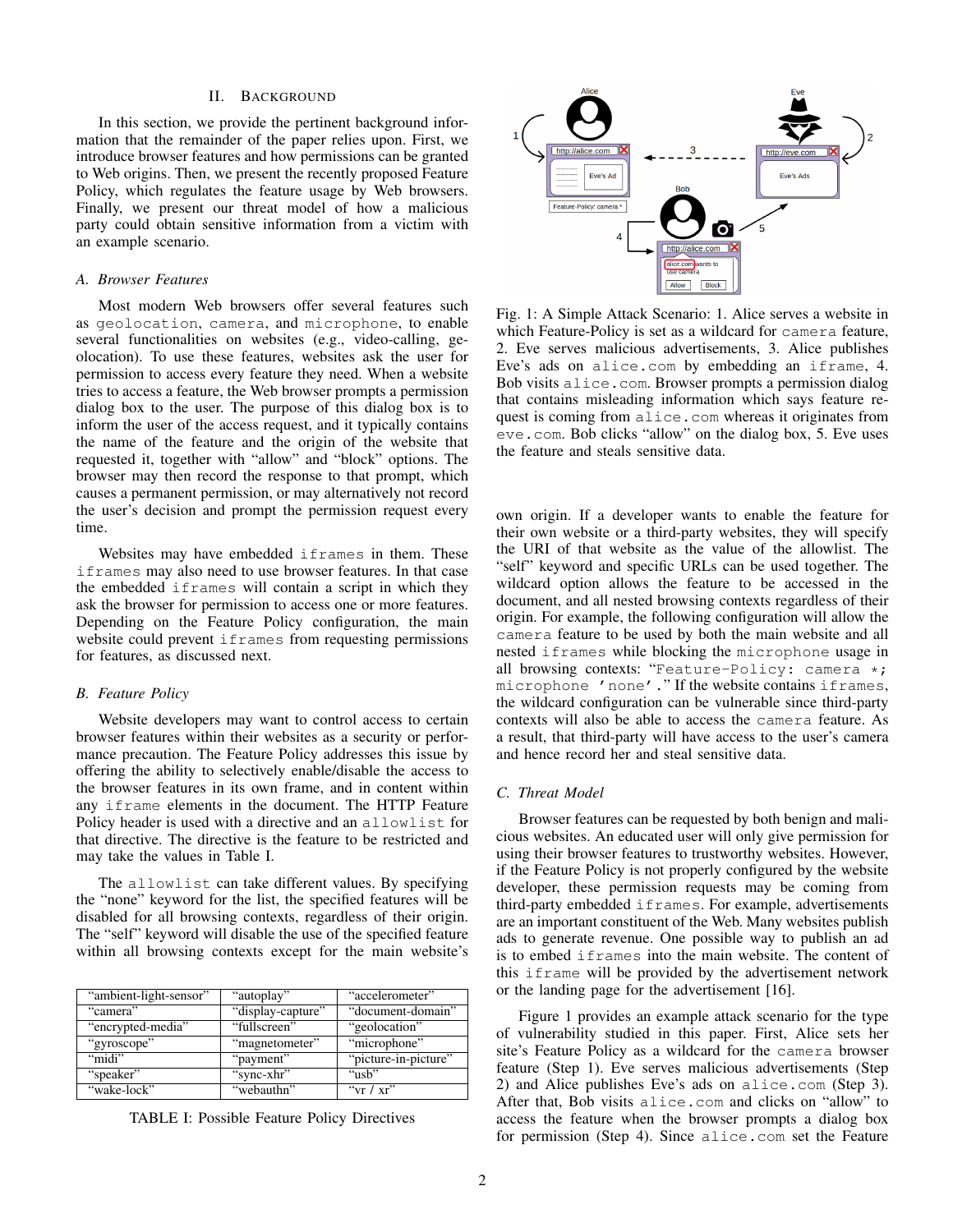Policy for camera as a wildcard, eve.com also has the camera permission and Eve has access to Bob's camera (Step 5). Note that for our attack scenario to succeed three conditions need to be met: the Feature Policy has to be set to a wildcard, the malicious iframe has to be embedded in the main website and user has to click on "allow" on the dialog when prompted. To measure the possibility of our attack scenario in the wild, we crawled the Majestic top 1 million list and found the websites that use wildcard in their Feature Policy. We explain our measurements in the wild in detail in Section V.

## III. METHODOLOGY

We study the privacy issues resulted from Feature Policy misuse by following two phases:

- 1) Design the test cases that will cover possible iframe inclusions to the main website.
- 2) Visit the main website with different Web browsers to to examine browser behavior.

In the remainder of this section, we describe these two phases in detail.

## *A. Design the Test Cases*

In this paper, we aim to identify dangerous browser behaviors made possible by iframe inclusions to the main website and by two different settings of the Feature Policy, namely, not setting the Feature Policy at all and setting it to a wildcard. To this end, we designed three test cases to be tested on each Web browser. To perform our test cases, we created three websites with different origins. The reason to use different origins for all three websites is to demonstrate iframes as embedded third-party contexts. From here on we will use the terms mainsite, iframesite1, and iframesite2 for the main website, the first iframe source, and the second iframe source, respectively. Mainsite has two embedded iframes in its HTML source code with the source set as (iframesite1) and (iframesite2). Iframesite1 and iframesite2 have the exact same HTML source code which tries to access and use the geolocation, camera or microphone feature, depending on which feature we are testing. However, the two iframes are hosted under different origins to represent different third-parties. The three main test cases are summarized as follows:

- 1) Test1: The feature is only used by iframesite1 and not by mainsite.
- 2) Test2: The feature is used by mainsite, a permanent permission is granted by the browser, then the same feature is used in an iframe of mainsite with the source as iframesitel.
- 3) Test3: The feature is used in an iframe of mainsite with the source set as iframesite1, a permanent permission is granted by the browser after mainsite is visited and "allow" is clicked in the dialog box, then the feature is used in another iframe of mainsite with the source set as iframesite2.

Our main concern when designing the test cases was to cover different types of iframe inclusions to the main website. Specifically, in our first test case (Test1) we include an iframe (iframesite1) to mainsite. In Test1, the feature request originates from the iframe (iframesite1) and not from mainsite. In the second test case (Test2), we include the iframe (iframesite1) after the user approves the feature request originating from mainsite itself. In the third test case (Test3), we include a second iframe (iframesite2) after the user approves the feature request originating from the first iframe (iframesite1). This way we aim to observe whether permissions given to different origins contained in the same website (mainsite) affect each other. To be more precise, as the user, we grant permission to the feature requesting origin when browser prompts (whether this request is originated from the mainsite itself or any other included iframe). After granting the permission, we try to see if the browser forwards this permission to another iframe source's origin that resides in the mainsite without the user explicitly approving a request for that iframe source's origin.

We also want to observe the fidelity of the information given in the dialog box prompted by the browser. In Test1, since the feature is only used by the iframe (iframesite1) and not by the mainsite, we expect to see the origin of the iframe (iframesite1) inside the permission dialog. In Test2, we expect to see the origin of the mainsite in the first dialog and the origin of the iframe (iframesite1) in the second dialog, after the browser grants permanent permission to the main website. Similarly in Test3, we expect to see the origin of the first iframe (iframesite1) and later on the origin of the second iframe (iframesite2) in the prompted dialog. In each test case we also expect to see the name of the correct feature inside the dialog box. We chose the three test cases to cover a group of such scenarios mentioned above.

We apply the three test cases for three browser features which are geolocation, camera and microphone. Furthermore, we applied the three test cases both without setting the Feature-Policy header in the main website and with setting the header to wildcard for all three features. In total, we tested each browser for 18 different conditions.

#### *B. Visit Mainsite with Different Web Browsers*

When a user visits a website from a Web browser, if any feature is used in the home page of that website, the browser prompts a permission dialog which asks the user to allow/deny the website's feature access requests. Since in our websites we are using the feature on the home page, we were able to see the prompt immediately after visiting the mainsite.

For each of the 18 conditions, we created a mainsite under the same domain. These mainsite instances have small differences such as the Feature Policy header setting, the included iframes, the used features, to comply with the test cases and conditions defined in Section III-A. We show the differences between these mainsite instances in Table II. As it can be seen, there are ten different mainsite instances, however we created three groups of websites with same mainsite configuration (from mainsite1-6a) for each of the three features. Therefore, in total we created thirty mainsite instances.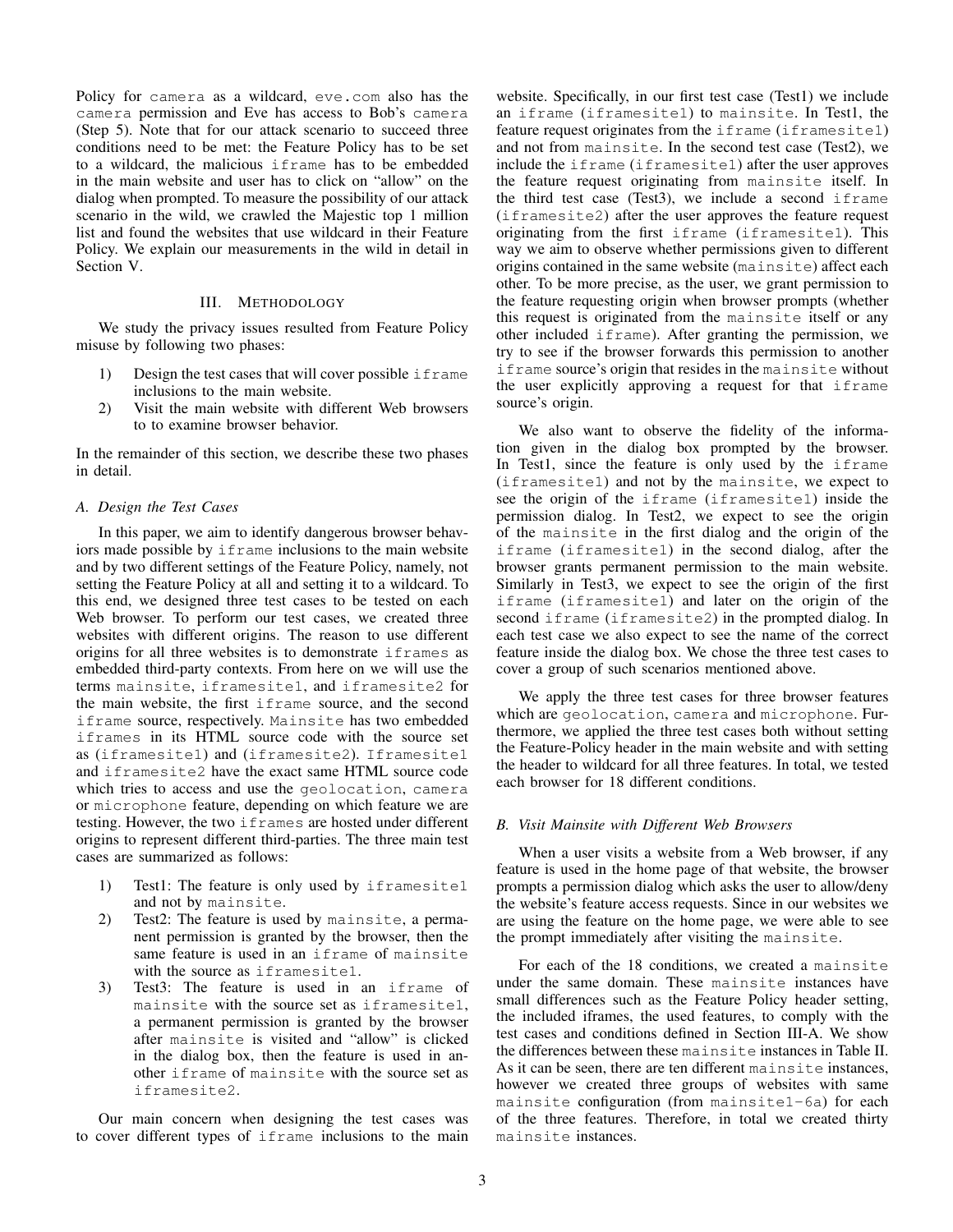|                        | <b>Feature Policy</b> | Embeds             | Feature request<br>originates from |  |
|------------------------|-----------------------|--------------------|------------------------------------|--|
| Mainsite1              | not set               | iframesite1        | iframesite1                        |  |
| Mainsite2              | not set               |                    | mainsite                           |  |
| Mainsite2a             | not set               | iframesite1        | iframesite1                        |  |
| Mainsite3              | not set               | <i>iframesite1</i> | iframesite1                        |  |
| Mainsite3a             | not set               | iframesite2        | iframesite2                        |  |
| Mainsite4              | wildcard              | <i>iframesite1</i> | iframesite1                        |  |
| Mainsite5              | wildcard              |                    | mainsite                           |  |
| Mainsite5a             | wildcard              | iframesite1        | iframesite1                        |  |
| Mainsite <sub>6</sub>  | wildcard              | <i>iframesite1</i> | iframesite1                        |  |
| Mainsite <sub>6a</sub> | wildcard              | <i>iframesite2</i> | iframesite2                        |  |

TABLE II: Different Mainsite Configurations Used In Tests

For Test1, we visited the mainsite1 and waited for the dialog to be prompted and if prompted we clicked "allow" to observe whether the feature can actually be used by the iframe. For our second test case we first visited mainsite2 and then when prompted we accepted the request on the browser. For the browsers that offer an option to record this choice and persist the permission we also selected that option. In order to see whether the iframe can use the feature without the user's explicit approval, even though mainsite does not use it anymore we visited mainsite2a where feature request originates from iframesite1 and not from mainsite. For the last test case, we visited mainsite3 and then when prompted we accepted the request on the browser. For the browsers that offer an option to record this choice and persist the permission we also selected that option. After that we visited mainsite3a which excludes iframesite1 and includes another iframe which is iframesite2 that tries to access the feature inside the mainsite. To test the wildcard configuration of Feature Policy, we followed the same steps with mainsite4-6a.

While visiting mainsite for all test conditions, we investigated the browser's behavior. Specifically, we recorded the text displayed inside the permission dialog and examined to see if the information in the text is enough to give the user an understanding about the permission to be granted (contains the correct feature and correct origin where the feature request originates). Browsers hold a list of allowed websites for every feature. We also recorded the change in those lists after we select options inside the prompts to give permanent permissions.

## IV. EVALUATION

We evaluated the approach discussed above on the following 9 browsers: Chrome 77, Firefox 69, Chromium 71, Opera 64, Brave 0.55, Edge 42, Apple Safari 10.12, iOS Safari 10.11, Android Chrome 77. A browser is considered vulnerable if for any of our test cases it behaves in such a way that contributes a malicious third-party website to steal sensitive data. After analyzing our test results, we found that the following five Chromium based browsers are open to social engineering attacks based on our attack model: Chrome, Chromium, Opera, Brave, and Android Chrome. According to StatCounter [17], the market share of Chrome desktop browser is 70.71% and for the Chrome mobile browser is 60.52%, which means that the majority of Web users utilize partially-vulnerable browsers. For other browsers we grouped the ones that behave the same way together. In Table III, we present only the vulnerable part of our results. We omit the results for the other browsers for space reasons, since they did not present any vulnerability related to the Feature Policy. In the following, we classify the browsers according to their reactions to our test cases and we describe the behavior that we encountered for each class of browsers in detail.

## *A. Chromium Based Browsers*

Chromium, Chrome, Opera, Brave, and Android Chrome are found to be partially-vulnerable and acted the same way against our tests since they are all Chromium based browsers. During our experiments we observed that Chromium based browsers always show the permission dialog displaying the domain of the mainsite independent of the actual origin trying to access the feature. When the Feature Policy is set as wildcard for a feature, any iframe that is embedded in the mainsite is able to use the feature even if the permission is only granted to the mainsite. This is the expected behavior. If the request is made from an iframe and not the mainsite, then, prompting for the mainsite may be misleading the user. For example, in Table III, it can be seen that for Test1 where the feature is only used by the iframesite1 and not by the mainsite Chromium based browsers prompted a dialog with the name of the mainsite. When the user clicks "allow" in this dialog, Chrome recorded the origin of mainsite under permitted websites for that feature. In this case mainsite can be a trustworthy website and iframesite1 can be a malicious advertisement. The user who trusts the mainsite is likely to click "allow" when prompted with the misleading dialog. However, Chromium developers consciously chose to grant permissions to the toplevel in response to several consumer surveys and user studies which are not publicly available. The developers explained that the reason behind this trade-off is to prevent confusing users, because most of them are likely unaware of the composed nature of websites [18]. However, we believe that this design choice of Chromium-based browsers limits the information given to user and thus, does not provide user with a full picture to "allow/deny" the request.

## *B. Edge*

Edge does not support the Feature Policy. However, it is not vulnerable against our threat model because anytime an iframe tries to access a browser feature, Edge prompts a dialog that asks permission for the correct origin (i.e. the actual origin that is requesting feature permission). On the other hand, when a website developer uses the policy to limit feature access from iframes, their measure will be rendered useless for this browser. Website developers would think that they restricted feature access from iframes where in fact, feature access permission will depend on the user's decision after the browser prompts a dialog box. If we relate this case to the previous example in Section IV-A, Edge will ask for permission for iframesite1, which is the malicious advertisement domain and the user will have a choice to click "allow" or "block" in the permission dialog seeing the origin of the malicious website in the dialog.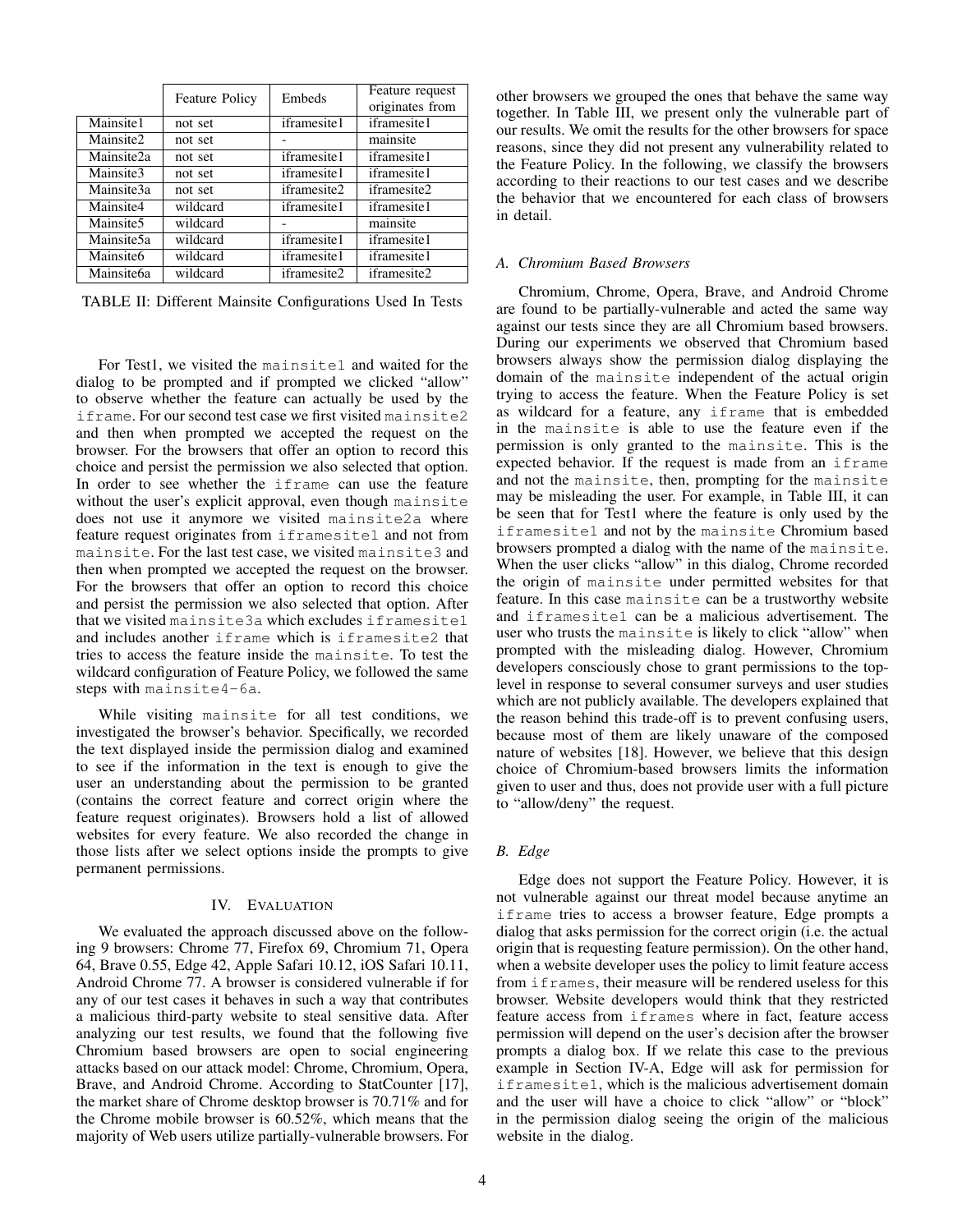|                                   |                                  |                                        | Feature Policy not set |                | Feature Policy set to * |                |                |                |
|-----------------------------------|----------------------------------|----------------------------------------|------------------------|----------------|-------------------------|----------------|----------------|----------------|
|                                   |                                  |                                        |                        | Granted in     | Granted in              |                | Granted in     | Granted in     |
|                                   |                                  |                                        | Used in                | mainsite.      | iframesitel.            | Used in        | mainsite.      | iframesitel,   |
|                                   |                                  |                                        | iframesitel            | used in        | used in                 | iframesitel    | used in        | used in        |
|                                   |                                  |                                        |                        | iframesitel    | iframesite2             |                | iframesitel    | iframesite2    |
| Chromium Based<br><b>Browsers</b> | Location<br>Camera<br>Microphone | Contains Mainsite origin in<br>prompt? | N <sub>0</sub>         | Yes            | N <sub>0</sub>          | Yes            | Yes            | Yes            |
|                                   |                                  | Mainsite allowed to use<br>feature?    | N <sub>0</sub>         | Yes            | N <sub>o</sub>          | Yes            | Yes            | Yes            |
|                                   |                                  | Contains Iframe1 origin in<br>prompt?  | N <sub>0</sub>         | No             | No                      | N <sub>o</sub> | N <sub>o</sub> | N <sub>o</sub> |
|                                   |                                  | Iframe1 allowed to use<br>feature?     | N <sub>0</sub>         | N <sub>0</sub> | N <sub>o</sub>          | Yes            | <b>Yes</b>     | Yes            |
|                                   |                                  | Contains Iframe2 origin in<br>prompt?  | N/A                    | N/A            | N <sub>o</sub>          | N/A            | N/A            | N <sub>o</sub> |
|                                   |                                  | Iframe2 allowed to use<br>feature?     | N/A                    | N/A            | N <sub>0</sub>          | N/A            | N/A            | Yes            |

TABLE III: Behavior of Chromium-based Web Browsers, specifically, Chrome, Chromium, Opera, Brave, Android Chrome. We omit the other browsers for space reasons, since they did not present the vulnerability under study.

# *C. Firefox*

By default Firefox does not recognize the Feature Policy. Therefore, Firefox behaved the same for the two configurations of Feature Policy (setting the Feature Policy to wildcard and without setting it at all). Firefox also does not persist granted permissions if the website does not have an SSL certificate. For this reason, we tested Firefox with both HTTP and HTTPS websites since Test2 and Test3 required to record permissions. For the default configuration of Firefox, we observed the same behavior already discussed for Edge. Firefox does not recognize the Feature Policy by default, but this can be enabled by changing the browser's configuration. After enabling the related configuration parameters we applied our tests to Firefox. We did not observe any difference in our test results for the geolocation feature, as Firefox did not recognize geolocation directive of the Feature Policy header. For the camera and microphone features, on the other hand, when the Feature Policy is not set, we recorded that Firefox did not prompt permission dialogs for iframes and did not let them use the features. This is the exact behavior we would expect if Feature Policy was set to "none" for both camera and microphone. We repeated our test cases setting the Feature Policy to wildcards. Firefox prompted dialogs with the correct information (i.e. the correct feature and the actual origin that requests the permission) which is the expected behavior.

# *D. Safari*

Apple Safari and iOS Safari are collected under one category since they behaved the same. As it can be seen from Table III, the behavior under both configurations of the Feature Policy that we tested is the same, because these browsers do not support wildcards in the Feature Policy [19]. Similar to Firefox with the Feature Policy support enabled, we noticed that Safari treats the geolocation feature different than camera and microphone. Safari prompted dialogs for iframesites for geolocation but not for camera and microphone. The reason is that Safari does not support geolocation in the Feature Policy but it supports the camera and microphone features.

# V. MEASUREMENT IN THE WILD

In the previous section, we demonstrated that five Web browsers are potentially open to an attack involving the access of browser featured from untrusted third parties. We then aim to understand whether the necessary conditions for the identified attack scenario are present in the wild. To this end, we first identify which websites use wildcards for their Feature Policy, then we check the iframes embedded to those websites. While doing so, we try to understand whether ad networks would allow an advertiser to upload arbitrary code, since one way to publish an advertisement in a website is to use iframes. If we could upload our malicious code to an advertisement network and get our ad published in a website which uses a wildcard, then our attack scenario would succeed. To this end, we followed the four steps explained below.

- 1) We crawled first 100K of the Majestic top 1 million websites [20] and recorded their Feature-Policy header. After that, we extracted the websites that have at least one feature set as a wildcard. The results of this crawl are depicted as option usage for each feature in Appendix A. From the figure, we can see that for the three features that we focused on this paper, geolocation, camera, and microphone, wildcard usages are 4.44%, 1.9% and 1.9% respectively.
- 2) We visited each of the extracted websites in an automated environment by using Selenium [21] and a modified version of the Live HTTP Headers Chrome extension [22]. This modified extension recorded HTTP traffic between remote Web servers and that browser instance and labeled every request to identify the ones that originated from an iframe. We parsed the resulting file containing the labeled HTTP traffic to analyze the requests that are made to get iframes.
- 3) Among the iframe sources found in 2, we recorded the ones that point to an advertisement network. We identified advertisement networks by checking EasyList, Alexa and builtwith.com [23], [24], [25]. The most popular ad networks were Facebook, Google and Yahoo ad networks. An attacker can execute custom code as an advertiser that requests access for a feature and send the user-data to their servers to steal sensitive data. However, these ad networks do not allow custom JavaScript code to be uploaded but instead they offer several templates and expect users to upload images or enter text. We created accounts and tried to upload our proof of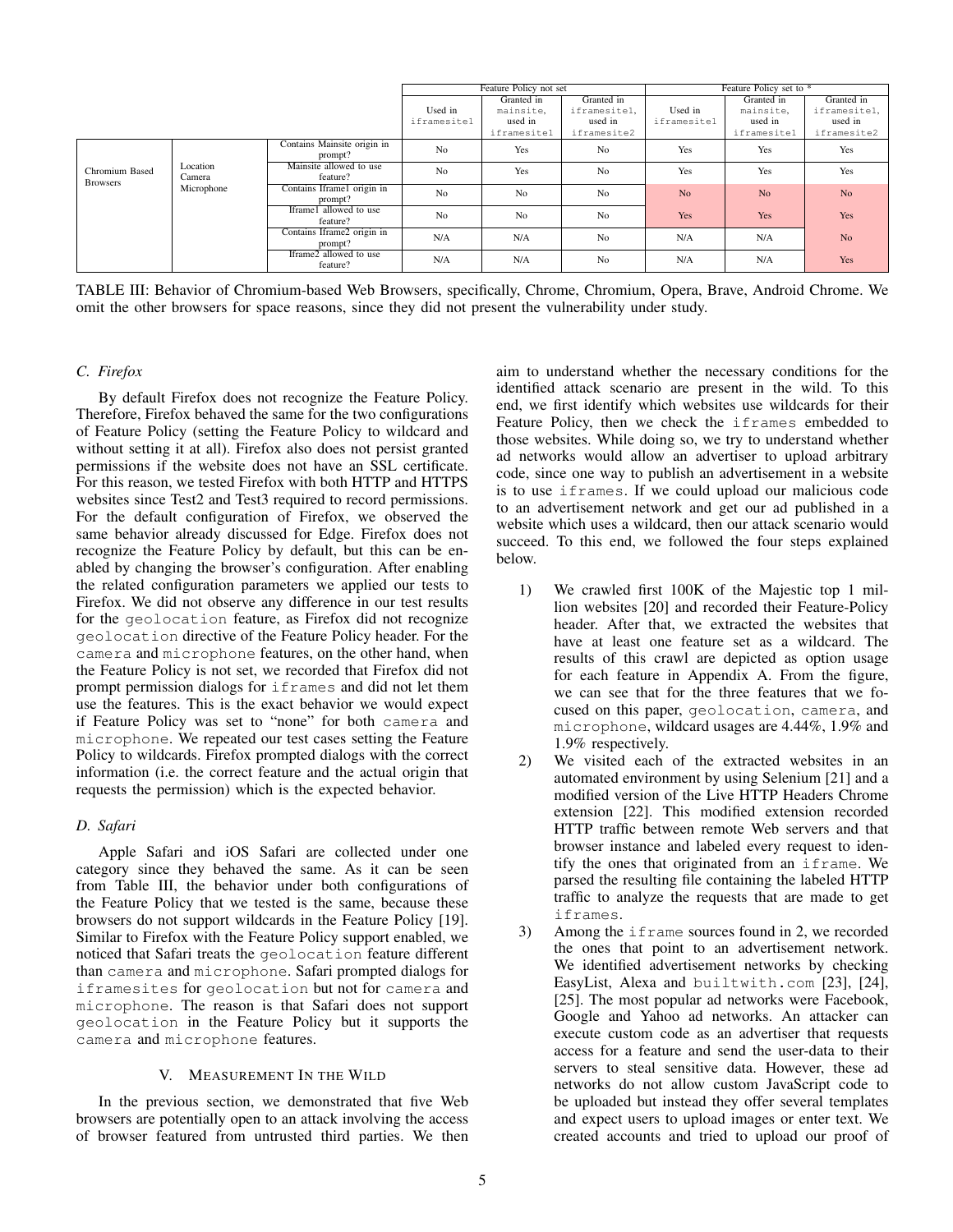concept code as an advertiser on other ad networks (popcash.net, infolinks.com etc.) and observed that these ad networks also do not allow custom code from advertisers.

4) As previously mentioned in Section II-C, our attack scenario could be successful in the wild if an attacker is in control of an iframe source embedded in any extracted website (extracted websites are mentioned in 1). To this end, an attacker could register a nonexisting or expired domain (i.e., a NXDOMAIN) that is currently used by extracted websites as an iframe source, serve their malicious code, and wait for users to click "allow" when prompted. To find out if this attack could be performed on the extracted websites, we visited each of the extracted websites and collected the DNS traffic with Wireshark [26], then filtered the output to only have NXDOMAINs. After that, we cross-referenced the NXDOMAINs with the output of the modified extension to find whether the requests to NXDOMAINs originated from iframes. Finally, we observed that most of the NXDOMAIN requests are made from scripts that are in HTML source code of extracted websites and not in iframe sources. Consequently, we could not demonstrate our attack scenario on real-world websites.

### VI. COUNTERMEASURES

To prevent the unwanted usage of browser features that may cause sensitive data leaks, both website developers and browser developers can take measures. From the website developer's perspective the most basic approach would be setting the Feature Policy to only allow same-origin accesses which will prevent third-parties to access the features. Another approach could be setting the allow attribute for iframes. However, the Feature Policy header makes configuration easier in the sense that allow attribute has to be applied to each if rame individually whereas setting the Feature Policy header automatically defines the rules for the whole website. Thus, it prevents human error such as missing some iframes in the webpage. It should be noted that even just missing one single iframe here would be enough for our attack model to succeed. Moreover, by using the Feature Policy header a developer can only allow the features that the website needs to function and set others as "none" to prevent possible leaks. For example, if a website only needs location data to function, setting Feature Policy header for geolocation as "self" which is equal to allowing only same-origin and setting others as "none" would be the most secure approach assuming this policy is handled correctly by the browser.

From a browser developer's perspective, on the other hand, not persisting permissions for third-party websites could be a good solution against the possible problem caused by attackers re-registering NXDOMAINS which are already used as sources of iframes in several websites. Also in this paper we discovered that some of the browsers display prompts with misleading information. The prompts displayed by browsers should be accurate to make users understand what they are permitting when they click "allow".

## VII. DISCUSSION

In this section, we first discuss the limitations of our study. We then talk about possible directions for future work.

## *A. Limitations*

We did not test older versions of browsers that may still be used by some users and they possibly do not have support for the Feature Policy since it is fairly new and a work in progress. However, most modern browsers have an auto-update setup by default so the majority of users likely run a recent version of a given browser. For example, as of September 2019 9.89% of users use Chrome 77, 25.26% use Chrome 76 whereas only 2.38% use Chrome 75 [27].

We only crawled the homepages of the top 100K Majestic websites. Therefore, we did not investigate whether there are iframes on subpages that are potentially vulnerable or not.

We did not investigate some of the advertisement networks for several reasons such as some of them required payment to register or we were able to submit a registration request but it is not verified.

## *B. Future Work*

In this paper, we showed that the Feature Policy is not yet fully understood or adopted by Website and browser developers, and that this opens the possibility for misconfigurations and bugs that lead to privacy leaks. While we performed a measurement of the top 100k websites according to majestic, however, we could not find evidence of malicious parties taking advantage of this attack in the wild. As part of future work, we plan to perform more extensive measurements, looking not only at the home pages of websites but also at subpages, to better understand whether sensitive browser features are being accessed by untrusted parties.

## VIII. RELATED WORK

Related work studied vulnerabilities in Web browsers that can be exploited by using iframes [28], [29]. Another research found that because of the browser failing to ask permission, websites were able to read the battery status and profile users accordingly [30]. Previous studies [8], [9], [10] focused on adoption of response headers in general or in particular such as Content Security Policy [11], [12] and Referrer Policy [13]. Studies showed that unless these policies are used correctly both by server-side and client-side, they do not protect against possible attacks. Other research investigated script inclusion to steal sensitive data [14], [15] and proposed sandboxing scripts as a countermeasure. [31] showed that third-party scripts included in websites may cause sensitive data leakage.

# IX. CONCLUSION

In this paper, we analyzed 9 Web browsers and their behavior against different configurations of Feature Policy and iframe inclusions. We created 3 websites and in total 18 test cases for each browser. The attack scenario we present in this paper is possible for every browser. However, we found that Chromium based browsers presents misleading information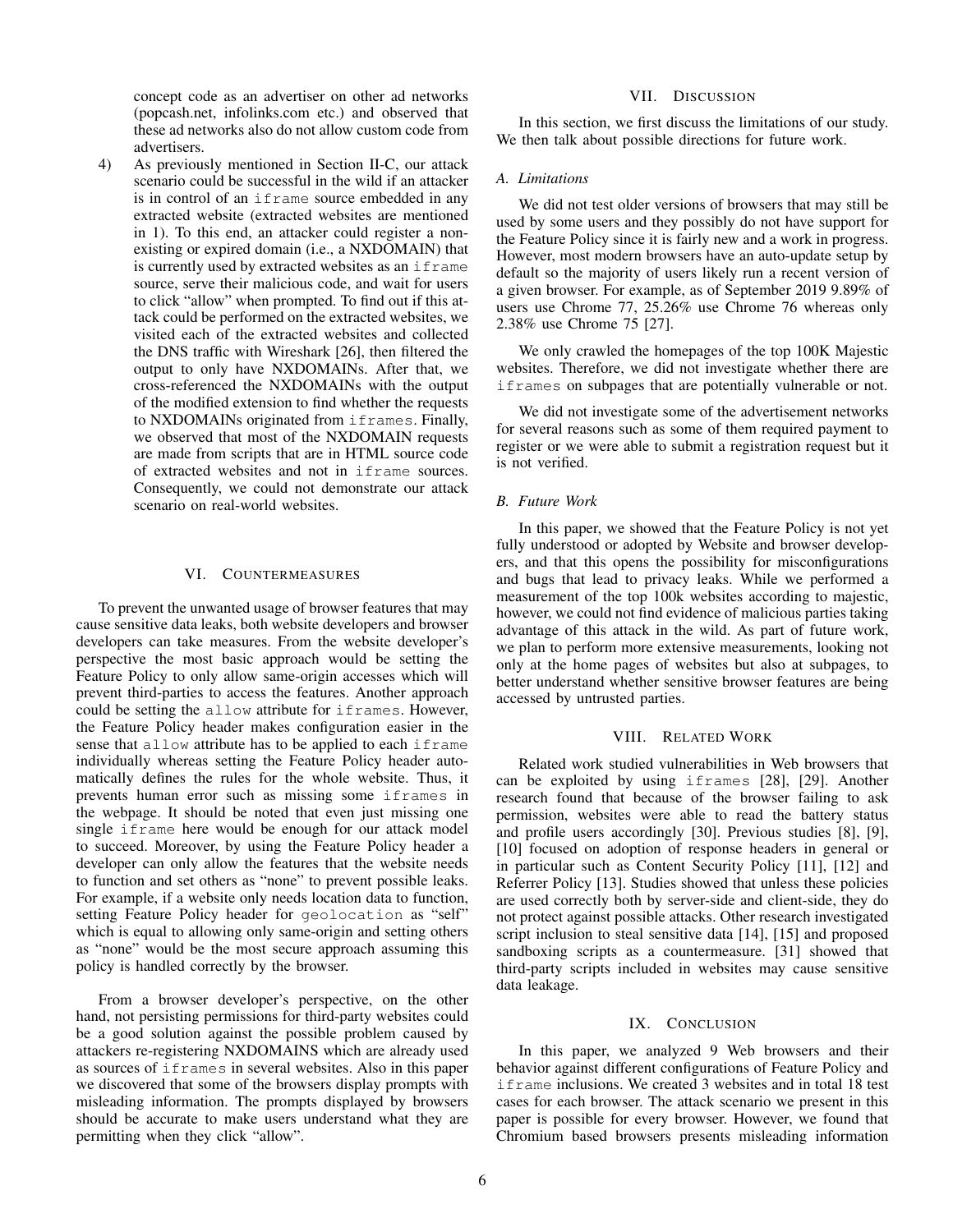which will in turn make the user more open to our attack scenario. We also showed that adoption of Feature Policy has not been completed by most of the browsers since we observed inconsistent behavior (e.g., not supporting geolocation feature while supporting camera and microphone features) and no support at all (Edge).

#### **REFERENCES**

- [1] "Uber earn money by driving or get a ride now." [Online]. Available: https://www.uber.com/
- [2] "Become a driver or get a ride now." [Online]. Available: https://www.lyft.com/
- [3] [Online]. Available: https://maps.google.com/
- [4] "The largest selection of hotels, homes, and vacation rentals." [Online]. Available: https://www.booking.com/
- [5] [Online]. Available: https://www.facebook.com/
- [6] Aug 2019. [Online]. Available: https://w3c.github.io/webappsec-featurepolicy/
- [7] "Same origin policy." [Online]. Available: https://www.w3.org/Security/wiki/Same Origin Policy
- [8] T. V. Goethem, P. Chen, N. Nikiforakis, L. Desmet, and W. Joosen, "Large-scale security analysis of the web: Challenges and findings," *Trust and Trustworthy Computing Lecture Notes in Computer Science*, 2014.
- [9] M. Luo, P. Laperdrix, N. Honarmand, and N. Nikiforakis, "Time does not heal all wounds: A longitudinal analysis of security-mechanism support in mobile browsers," *Proceedings 2019 Network and Distributed System Security Symposium*, 2019.
- [10] S. Arshad, S. A. Mirheidari, T. Lauinger, B. Crispo, E. Kirda, and W. Robertson, "Large-scale analysis of style injection by relative path overwrite," *Proceedings of the 2018 World Wide Web Conference on World Wide Web - WWW 18*, 2018.
- [11] M. Ying and S. Q. Li, "Csp adoption: current status and future prospects," *Security and Communication Networks*, vol. 9, no. 17, 2016.
- [12] M. Weissbacher, T. Lauinger, and W. Robertson, "Why is csp failing? trends and challenges in csp adoption," *Research in Attacks, Intrusions and Defenses Lecture Notes in Computer Science*, 2014.
- [13] B. Kaleli, M. Egele, and G. Stringhini, "On the perils of leaking referrers in online collaboration services," *Detection of Intrusions and Malware, and Vulnerability Assessment Lecture Notes in Computer Science*, 2019.
- [14] P. Agten, S. V. Acker, Y. Brondsema, P. H. Phung, L. Desmet, and F. Piessens, "Jsand," *Proceedings of the 28th Annual Computer Security Applications Conference on - ACSAC 12*, 2012.
- [15] N. Nikiforakis, L. Invernizzi, A. Kapravelos, S. V. Acker, W. Joosen, C. Kruegel, F. Piessens, and G. Vigna, "You are what you include," *Proceedings of the 2012 ACM conference on Computer and communications security - CCS 12*, 2012.
- [16] B. Stone-Gross, R. Stevens, A. Zarras, R. Kemmerer, C. Kruegel, and G. Vigna, "Understanding fraudulent activities in online ad exchanges," in *Proceedings of the 2011 ACM SIGCOMM conference on Internet measurement conference*, 2011.
- [17] "Browser market share worldwide." [Online]. Available: https://gs.statcounter.com/browser-market-share/
- [18] "Permission delegation." [Online]. Available: https://docs.google.com/document/d/ 1x5QejvpyQ71LPWhMLsaM1lWCfSsBsSQ8Dap9kJ6uLv0/edit#
- [19] "Can i use... support tables for html5, css3, etc." [Online]. Available: https://caniuse.com/#feat=feature-policy
- [20] [Online]. Available: https://majestic.com/reports/majestic-million
- [21] "selenium-webdriver." [Online]. Available: https://www.npmjs.com/package/selenium-webdriver
- [22] "We will help you get started!" [Online]. Available: https://www.esolutions.se/
- [23] "Easylist." [Online]. Available: https://easylist.to/
- [24] "The top 500 sites on the web." [Online]. Available: https://www.alexa.com/topsites/category/Top/Business/ Marketing and Advertising
- [25] "Advertising usage distribution in the top 1 million sites." [Online]. Available: https://trends.builtwith.com/ads
- [26] [Online]. Available: https://www.wireshark.org/
- [27] "Web browser market share." [Online]. Available: https://www.w3counter.com/globalstats.php
- [28] B. Stone-Gross, M. Cova, C. Kruegel, and G. Vigna, "Peering through the iframe," *2011 Proceedings IEEE INFOCOM*, 2011.
- [29] J. Yun, Y. Shin, H. Kim, and H. Yoon, "Miguard : Detecting and guarding against malicious iframe through api hooking," *IEICE Electronics Express*, vol. 8, no. 7, 2011.
- [30] L. Olejnik, G. Acar, C. Castelluccia, and C. Diaz, "The leaking battery," *Lecture Notes in Computer Science Data Privacy Management, and Security Assurance*, 2016.
- [31] N. Nikiforakis, L. Invernizzi, A. Kapravelos, S. V. Acker, W. Joosen, C. Kruegel, F. Piessens, and G. Vigna, "You are what you include," *Proceedings of the 2012 ACM conference on Computer and communications security - CCS 12*, 2012.